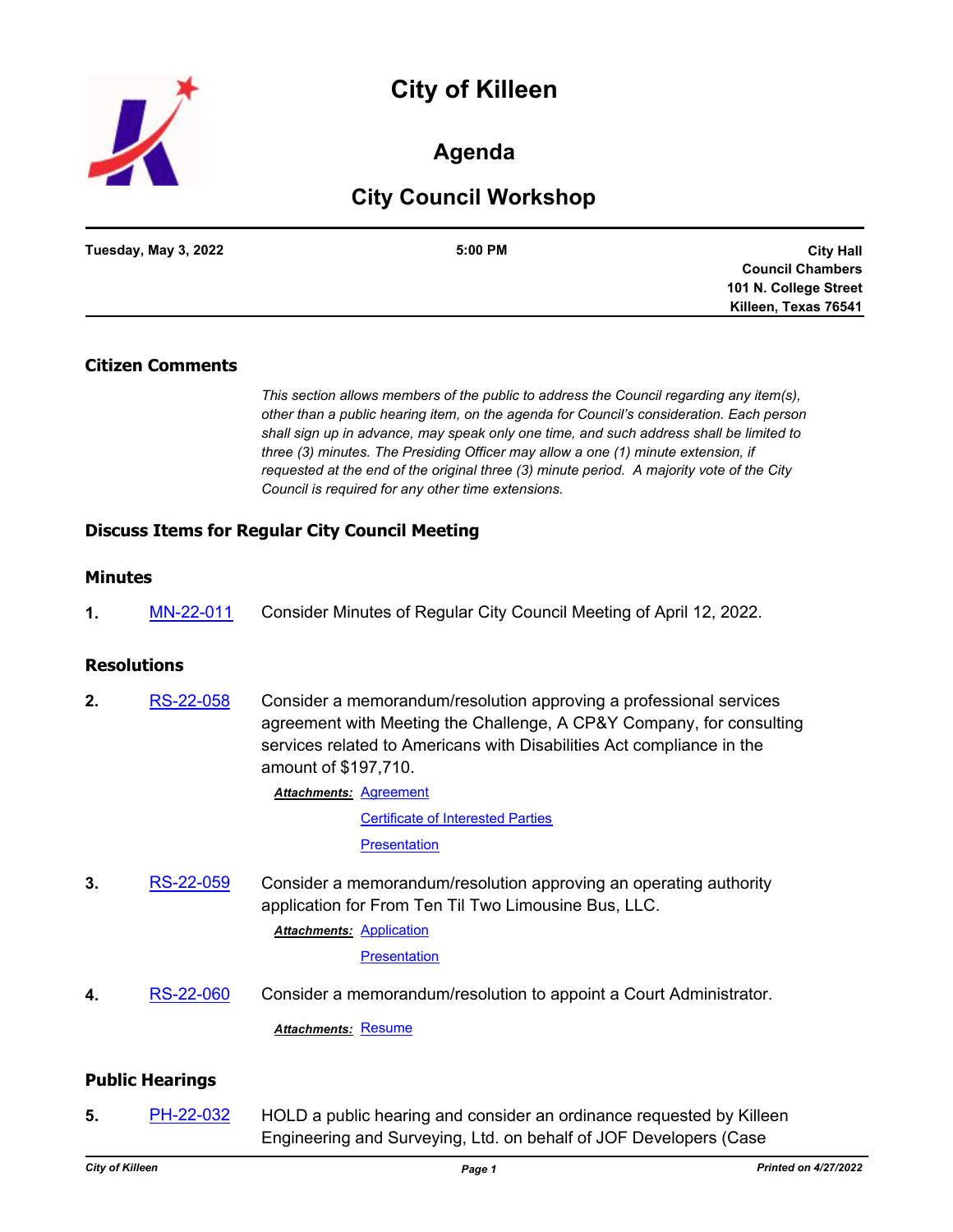#FLUM 22-14) to amend the Comprehensive Plan's Future Land Use Map (FLUM) from a 'Suburban Commercial' (SC) designation to a 'General Residential' (GR) designation for approximately 2.90 acres out of the James Cook Survey, Abstract No. 161. The property is locally addressed as 5601 Clear Creek Road, Killeen, Texas.

Attachments: [Maps](http://killeen.legistar.com/gateway.aspx?M=F&ID=cdb3b370-8d74-4ce2-9a41-d43e81843279.pdf)

- [Site Photos](http://killeen.legistar.com/gateway.aspx?M=F&ID=2654251c-9052-454f-99d8-1e6e390c0903.pdf) **[Minutes](http://killeen.legistar.com/gateway.aspx?M=F&ID=f3bf00f6-4672-4006-b275-d08d321bacee.pdf)** [TXDOT Letter](http://killeen.legistar.com/gateway.aspx?M=F&ID=6a8f2af7-3b64-441d-a124-5a1e9143bec0.pdf) **[Ordinance](http://killeen.legistar.com/gateway.aspx?M=F&ID=bd4237f0-7880-4c10-8810-ba077698d5d5.pdf) [Presentation](http://killeen.legistar.com/gateway.aspx?M=F&ID=702199c3-d94a-463e-88c5-79a99ac96589.pdf)**
- **6.** [PH-22-033](http://killeen.legistar.com/gateway.aspx?m=l&id=/matter.aspx?key=6042) HOLD a public hearing and consider an ordinance requested by Eugene Kim on behalf of G3 JS Investments, LLC (Case #FLUM 22-13) to amend the Comprehensive Plan's Future Land Use Map (FLUM) from a 'General Residential' (GR) designation to a 'General Commercial' (GC) designation for approximately 4.289 acres out of the A. Thompson Survey, Abstract No. 813. The property is locally addressed as 905 W. Hallmark Avenue, Killeen, Texas.

Attachments: [Maps](http://killeen.legistar.com/gateway.aspx?M=F&ID=a085aedc-cab2-4076-b89b-399155835728.pdf)

**[Minutes](http://killeen.legistar.com/gateway.aspx?M=F&ID=d0a29583-dfd5-432f-9750-528f36c3f153.pdf) [Ordinance](http://killeen.legistar.com/gateway.aspx?M=F&ID=e366c549-8370-4beb-8bdd-38e9ae8f8109.pdf) [Presentation](http://killeen.legistar.com/gateway.aspx?M=F&ID=0b502061-1589-4254-90e4-2391d6f91287.pdf)** 

**7.** [PH-22-034](http://killeen.legistar.com/gateway.aspx?m=l&id=/matter.aspx?key=6091) HOLD a public hearing and consider an ordinance requested by Eugene Kim on behalf of G3 JS Investments, LLC (Case #Z22-18) to rezone approximately 2.94 acres out of the A. Thompson Survey, Abstract No. 813, from "R-3" (Multifamily Residential District) to "B-3" (Local Business District). The property is locally addressed as 905 W. Hallmark Avenue, Killeen, Texas.

Attachments: [Maps](http://killeen.legistar.com/gateway.aspx?M=F&ID=0df796fa-54e8-4bbb-b9e9-ef77b28bbe4a.pdf)

- [Site Photos](http://killeen.legistar.com/gateway.aspx?M=F&ID=9f1372de-69d8-4f8a-bef6-339ba19ebc1b.pdf) **[Minutes](http://killeen.legistar.com/gateway.aspx?M=F&ID=f64fbd7e-33c0-4deb-8b40-e2f946d90179.pdf) [Ordinance](http://killeen.legistar.com/gateway.aspx?M=F&ID=b056a287-0331-4841-902c-0d29adc82a36.pdf) [Considerations](http://killeen.legistar.com/gateway.aspx?M=F&ID=21d46918-9f5e-40cc-bb8d-796d7da9b2ab.pdf) [Presentation](http://killeen.legistar.com/gateway.aspx?M=F&ID=e9c48e61-90c4-425c-9a41-fdcd4852e303.pdf)**
- **8.** [PH-22-035](http://killeen.legistar.com/gateway.aspx?m=l&id=/matter.aspx?key=6045) HOLD a public hearing and consider an ordinance requested by Mitchell & Associates on behalf of Jerome Gomer (Case #FLUM 22-15) to amend the Comprehensive Plan's Future Land Use Map (FLUM) from a 'Suburban Commercial' (SC) designation to a 'General Residential' (GR) designation for approximately 9.386 acres out of the A.M. Boren Survey, Abstract No. 1365. The property is locally addressed as 10225 and 10335 Trimmier Road, Killeen, Texas.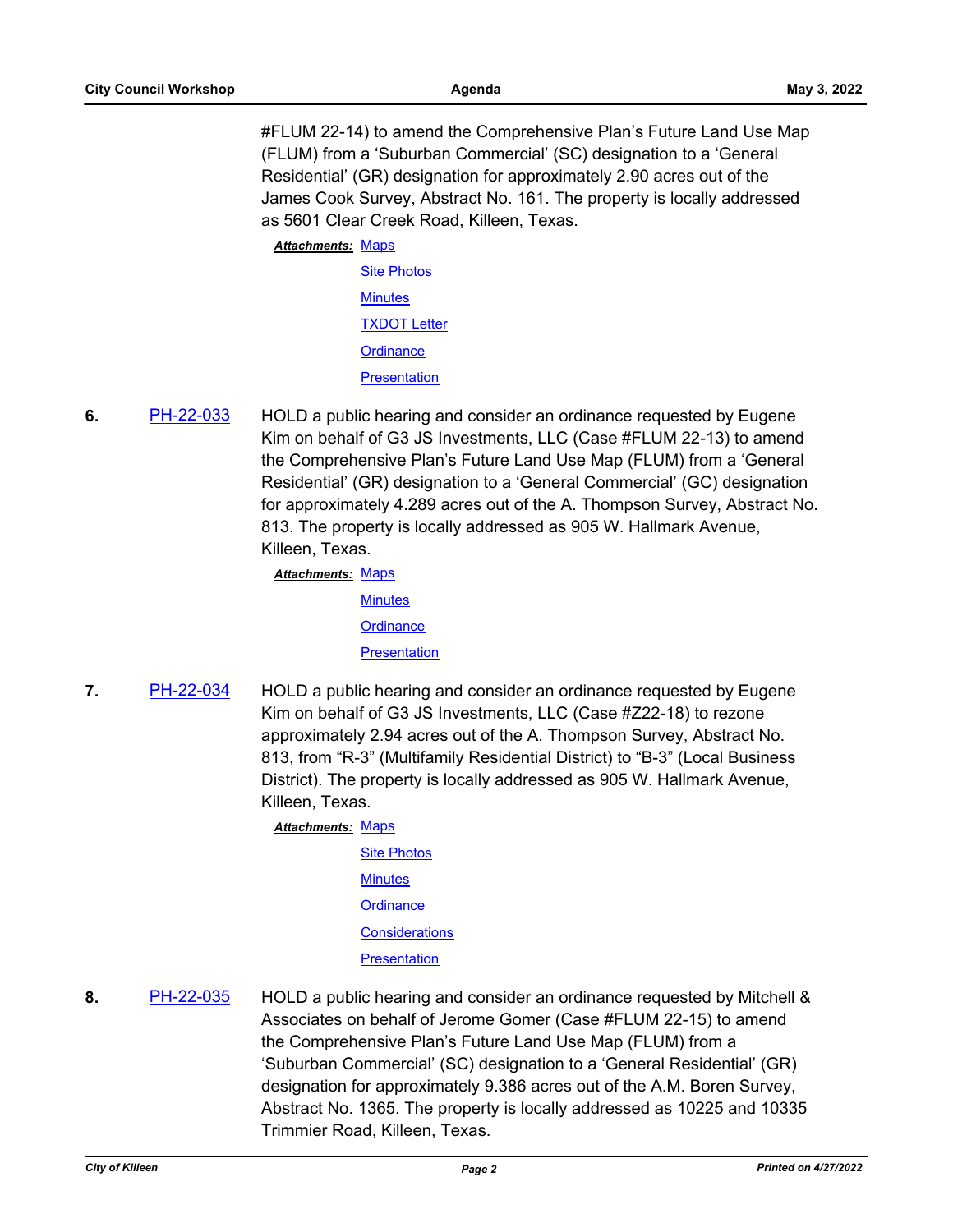## Attachments: [Maps](http://killeen.legistar.com/gateway.aspx?M=F&ID=a0dfe31e-6697-462a-af29-7b0645594421.pdf) **[Minutes](http://killeen.legistar.com/gateway.aspx?M=F&ID=352f159a-1680-48bd-a919-6c5ccdf4e50d.pdf)**

**[Ordinance](http://killeen.legistar.com/gateway.aspx?M=F&ID=410fea15-47d6-4f9d-80b7-9a6770650093.pdf)** 

[Response](http://killeen.legistar.com/gateway.aspx?M=F&ID=f4ea9235-0e22-45e0-9a4c-c7c3409ec397.pdf)

**[Presentation](http://killeen.legistar.com/gateway.aspx?M=F&ID=93caf825-2fc6-4809-b2a6-fd263a3a817d.pdf)** 

**9.** [PH-22-036](http://killeen.legistar.com/gateway.aspx?m=l&id=/matter.aspx?key=6046) HOLD a public hearing and consider an ordinance requested by Mitchell & Associates, Inc. on behalf of Jerome Gomer (Case #Z22-20) to rezone approximately 9.386 acres out of the A.M. Boren Survey, Abstract No. 1365, from "A-R1" (Agricultural Single-Family Residential District) to "R-2" (Two-Family Residential District). The property is locally addressed as 10225 and 10335 Trimmier Road, Killeen, Texas.

**Attachments: [Maps](http://killeen.legistar.com/gateway.aspx?M=F&ID=4a2c38a1-7e02-4224-a5a9-771df75d531b.pdf)** 

[Site Photos](http://killeen.legistar.com/gateway.aspx?M=F&ID=c58b6250-b0d6-45d0-921d-589cbc742c2c.pdf) **[Minutes](http://killeen.legistar.com/gateway.aspx?M=F&ID=69b0c0ac-dfb0-477f-86f4-7024b9849973.pdf) [Ordinance](http://killeen.legistar.com/gateway.aspx?M=F&ID=d389b1b4-e3d2-4e51-ab43-18a8426b4f22.pdf)** [Response](http://killeen.legistar.com/gateway.aspx?M=F&ID=36c29fba-2e40-43f7-8896-ab7842545919.pdf) **[Considerations](http://killeen.legistar.com/gateway.aspx?M=F&ID=cd9f68cf-1d88-4665-8f04-b1cd868cb1e3.pdf) [Presentation](http://killeen.legistar.com/gateway.aspx?M=F&ID=0c73e6ca-6ff1-4acd-a1c5-5ed03080a5af.pdf)** 

#### **Items for Discussion at Workshop**

| 10 <sub>1</sub> | <b>DS-22-054</b> | Receive High Speed Broadband Briefing                      |
|-----------------|------------------|------------------------------------------------------------|
|                 |                  | <b>Attachments: Presentation</b>                           |
| 11.             | <b>DS-22-055</b> | Discuss ARPA Grant Funding for Small Business              |
| 12.             | <b>DS-22-056</b> | Discuss Amending Chapter 6 Ordinance - Pigs                |
| 13.             | <b>DS-22-057</b> | Discuss Request for In-Kind Services for Juneteenth Parade |
|                 |                  | <b>Attachments: Request</b><br>Application                 |
| 14.             | <b>DS-22-058</b> | Discuss FY 21 Excess Fund Balance                          |
|                 |                  | <b>Attachments: Presentation</b>                           |

#### **Future Agenda Item Requests**

**15.** [RQ-22-019](http://killeen.legistar.com/gateway.aspx?m=l&id=/matter.aspx?key=6121) Discuss Summer Youth Employment Program

*Attachments:* [Request](http://killeen.legistar.com/gateway.aspx?M=F&ID=567a162d-ead8-456c-a663-24d3fc99b963.pdf)

# **Adjournment**